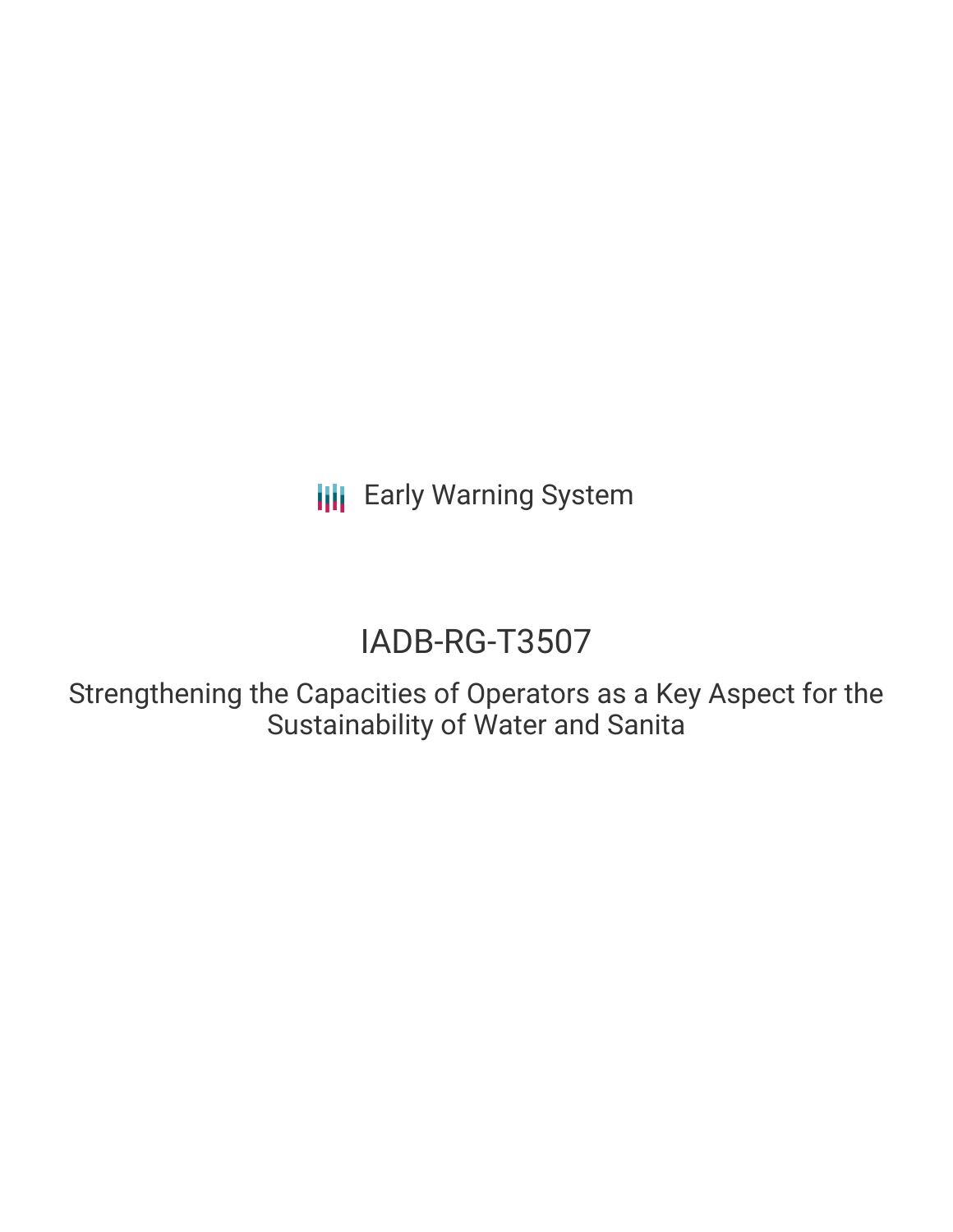

### **Quick Facts**

| <b>Financial Institutions</b> | Inter-American Development Bank (IADB)             |
|-------------------------------|----------------------------------------------------|
| <b>Status</b>                 | Approved                                           |
| <b>Bank Risk Rating</b>       |                                                    |
| <b>Voting Date</b>            | 2019-11-15                                         |
| <b>Borrower</b>               | Regional                                           |
| <b>Sectors</b>                | <b>Technical Cooperation, Water and Sanitation</b> |
| <b>Investment Type(s)</b>     | Grant                                              |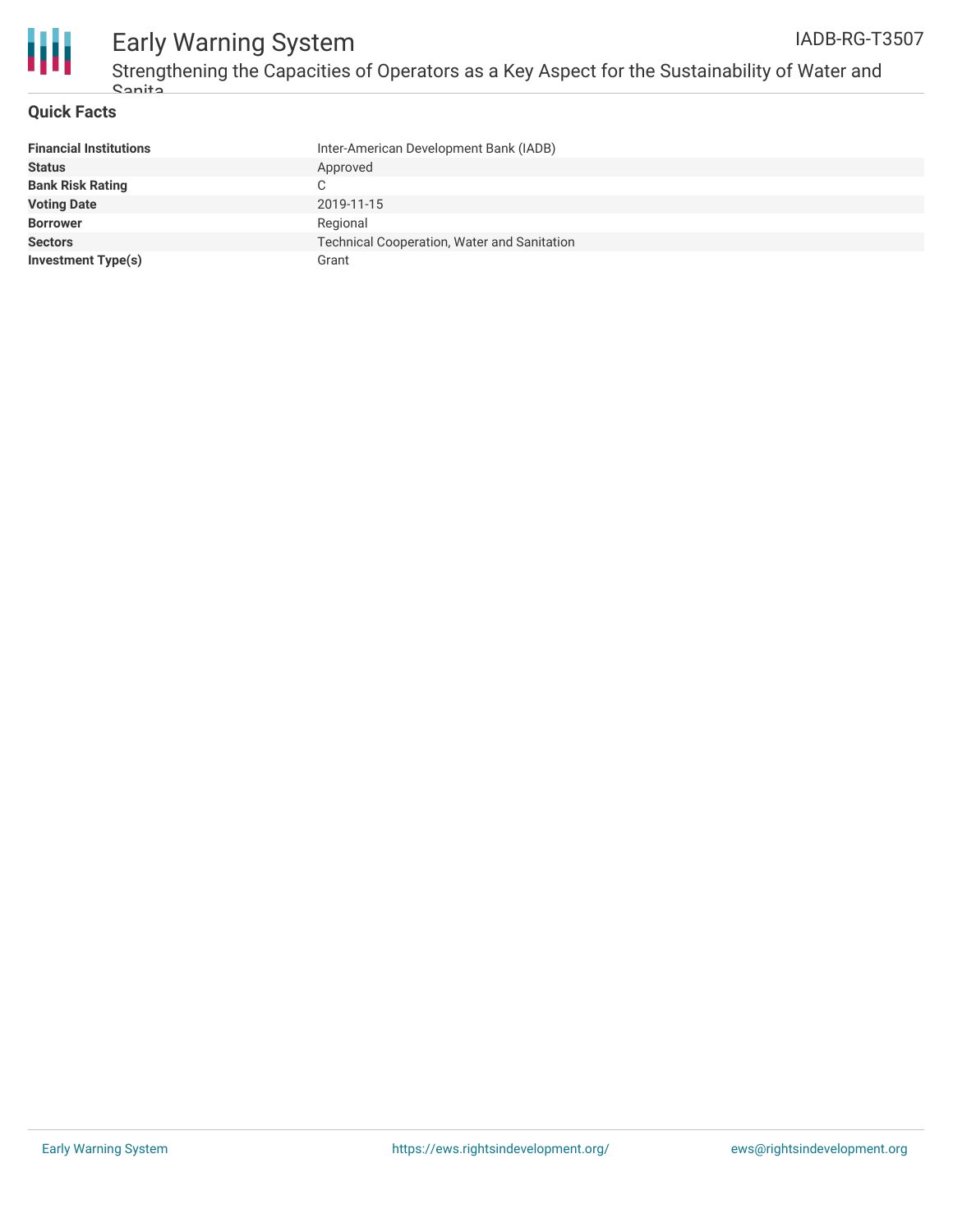

### **Project Description**

According to the Bank's website, this project finances technical cooperation to improve water and sanitation services through support to operators. This will entail the developing of training materials for operators and support for improvement plans for service management.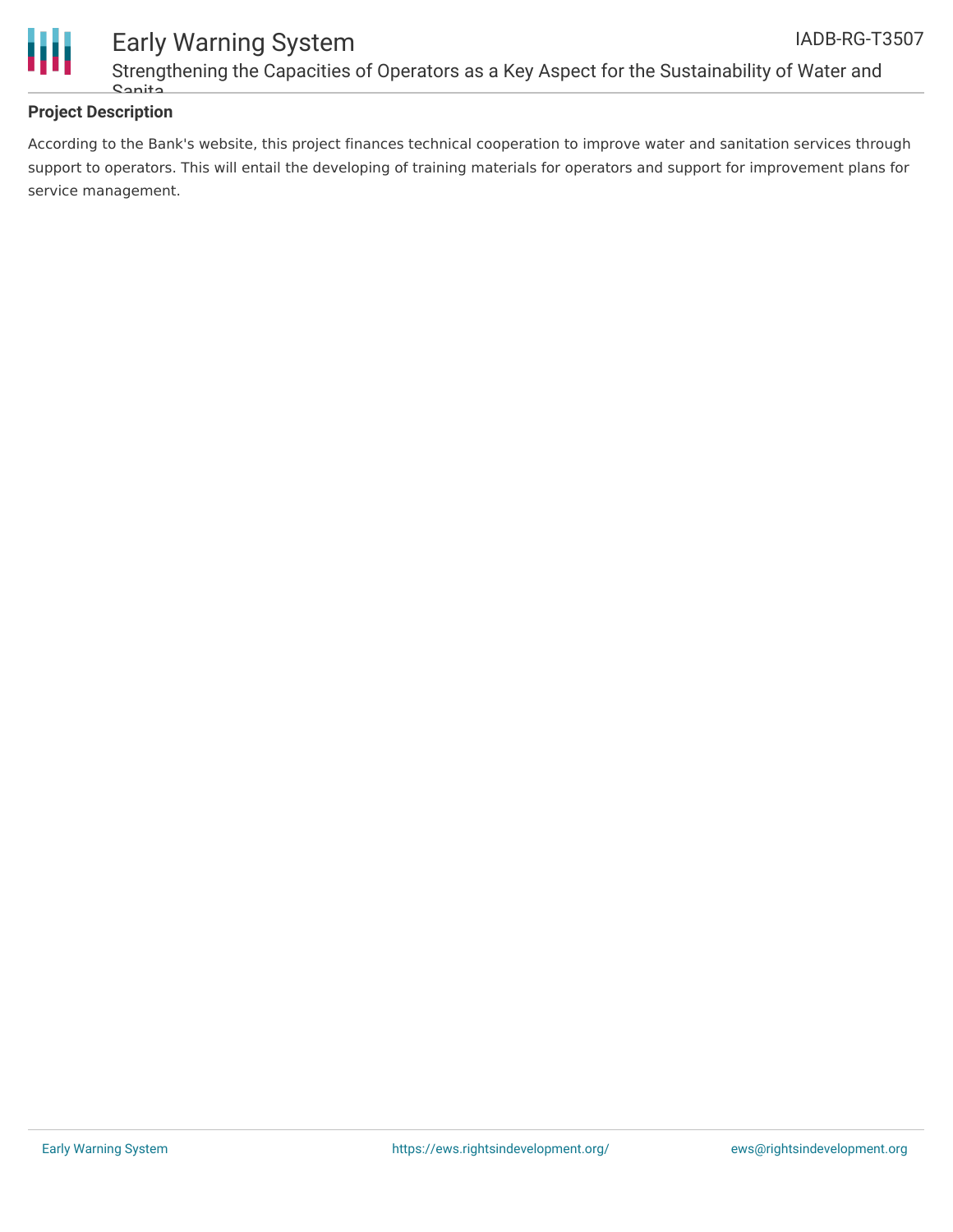

## Early Warning System

### **Investment Description**

• Inter-American Development Bank (IADB)